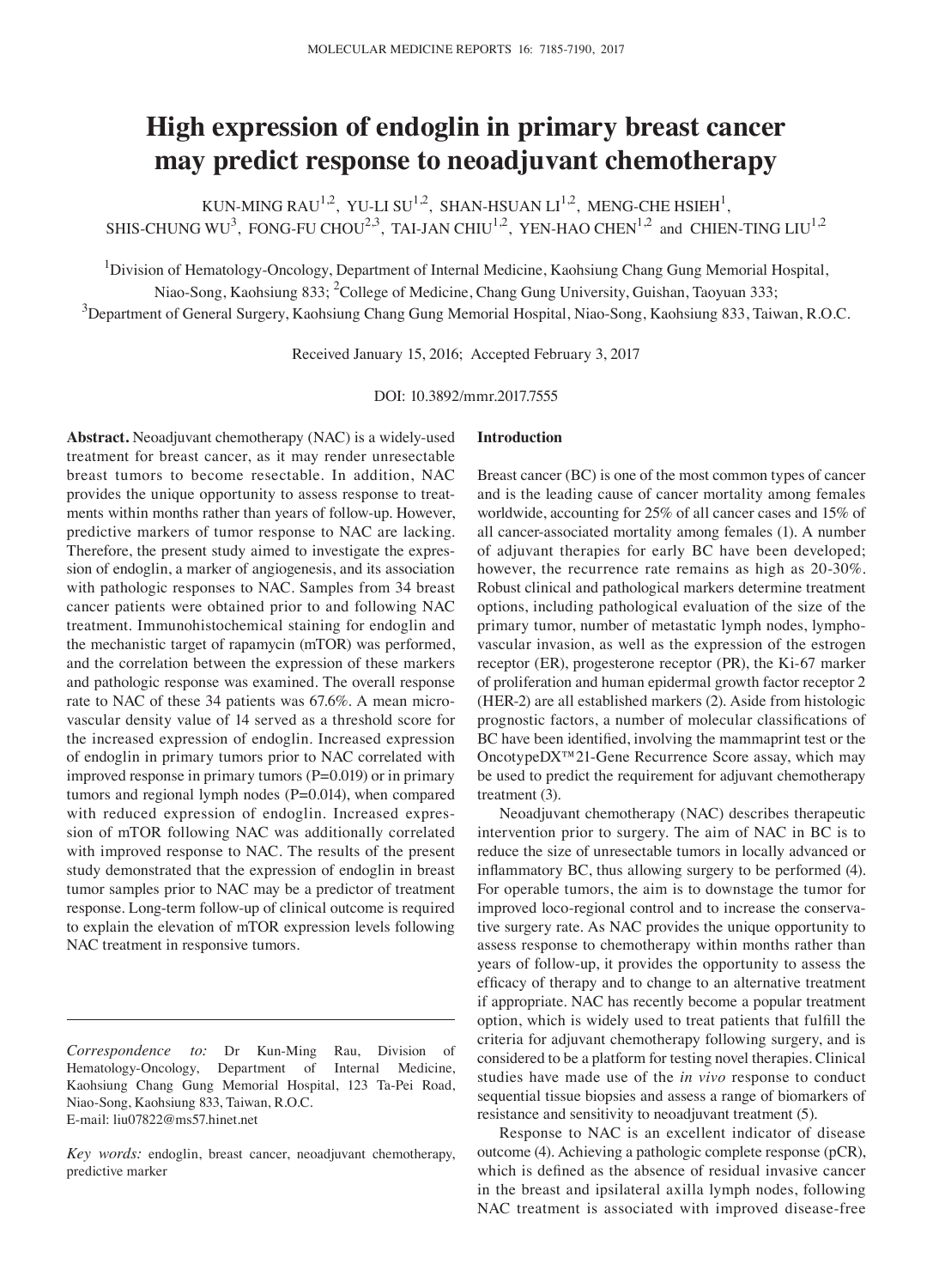survival (DFS) in patients with luminal B/HER-2 positive tumors (6). The US Food and Drug Administration (FDA) has recommended pCR as an end point for the approval of novel agents for neoadjuvant treatment of early-stage BC (7).

Angiogenesis is an essential process in the progression of malignant tumors, as solid tumors cannot grow beyond 1-2 mm in diameter without the formation of new vessels (8). In BC, extensive neovascularization and lymphovascular invasion have been reported to be poor indicators of prognosis (9). Microvascular density (MVD) has become the morphological gold standard to assess angiogenesis in human tumors. Numerous studies have demonstrated that the MVD of BC predicts tumor progression and metastasis, and thus predicts prognosis (10).

Endoglin [also known as cluster of differentiation (CD) 105], is a co-receptor of transforming growth factor-β (TGF-β)-1 and -2, and is expressed on the endothelial cells of peri- and intra-tumoral blood vessels and tumor stromal components (11). Endoglin has demonstrated to be superior to CD34 and CD31 in the evaluation of angiogenesis, as demonstrates greater affinity for the angiogenic endothelium, whereas CD34 and CD31 react nonspecifically with the endothelium of healthy and pathological vessels (12).

The phosphatidylinositol 3-kinase (PI3K)-protein kinase B (Akt)-mechanistic target of rapamycin (mTOR) signaling pathway is an important pathway that is involved in hormone therapy and trastuzumab resistance (13,14). Treatment with an mTOR inhibitor may reverse resistance in advanced BCs (15,16).

The present study examined the association between the therapeutic effects of NAC and the expression of numerous markers, including endoglin and mTOR, in locally advanced BC, in order to determine whether determination of endoglin expression prior to NAC may be used as a predictive marker of treatment response.

## **Materials and methods**

*BC tissues.* The Ethics Committee of Kaohsiung Chang Gung Memorial Hospital (Niao-Song, Taiwan) approved this study. With permission from the Institutional Review Board of Kaohsiung Chang Gung Memorial Hospital (Kaohsiung, Taiwan), clinical information and archived tissue specimens were collected from 34 patients with BC that were diagnosed and treated in Kaohsiung Chang Gung Memorial Hospital between 2012 and 2014. Biopsy specimens prior to NAC treatment and tumor specimens following NAC treatment were collected for diagnosis and the analysis of the expression of markers. Patients provided written informed consent for the use of their tissue samples for research purposes. In addition, all data were analyzed anonymously. Clinical data including age at diagnosis, clinical and pathological stage, and pathological features, including ER, PR, Ki-67 and HER-2 expression and responses to NAC were obtained from a combined review of clinical and pathological records. Patients routinely underwent computed tomography examination prior to and following NAC treatment. Evaluation of clinical response was measured according to the Response Evaluation Criteria In Solid Tumors guidelines (version 1.1) (17). Resected specimens were sent for pathological examination by pathologists at Kaohsiung Chang Gung Memorial Hospital (Kaohsiung, Taiwan).

*Tissue microarray (TMA).* Tumor specimens (following treatment) from archived specimens were collected for TMA blocks. TMA blocks were constructed using the TMA Grand Master system (3DHISTECH Ltd., Budapest, Hungary). Target regions for the array (areas with BC) were identified by marking the areas on hematoxylin and eosin-stained sections from each paraffin‑embedded sample. A total of 3 tissue cores with a diameter of 3 mm were transferred from each donor block to the recipient TMA block. Liver or skeletal muscle tissues were placed in the first lane core of the three upper right cores of the TMA block to ensure correct orientation.

*Immunohistochemical (IHC) staining.* IHC staining procedures were followed as previously described (18). Biopsy specimens and TMA blocks constructed from formalin‑fixed paraffin-embedded human BC tissue were sectioned at  $3$ - $\mu$ m thickness and dried overnight at 37˚C. Slides were deparaffinized in xylene and rehydrated through a graded alcohol series to water. For antigen retrieval, the slides were incubated with an anti-endoglin primary antibody (cat. no. NCL-CD105; 1:50; Novocastra™; Leica Biosystems, Ltd., Milton Keynes, UK) for 3 h at room temperature and anti-mTOR primary antibody (cat. no. ab2732; 1:100; Abcam, Cambridge, MA, USA) 1:100 for 2 h at room temperature. Following a wash step with PBS, the UltraVision™ Quanto Detection system HRP (cat. no. TL-125-QHL; 1:10; Thermo Fisher Scientific, Inc., Waltham, MA, USA) for 10 min at room temperature was added. The slides were then analyzed using the Dako Liquid DAB+ Substrate Chromogen system (cat. no. K3468; Dako; Agilent Technologies GmbH, Waldbronn, Germany), followed by counterstaining with hematoxylin 1:1 at room temperature for 1 min and mounting onto coverslips using Entellan® New Mounting Medium (cat. no. 107961; Merck Millipore, Darmstadt, Germany). Incubation of slides without the primary antibody was used as a negative control. Slides were scanned using the Pannoramic SCAN scanner (3DHISTECH Ltd.) for analysis. The staining intensity of these markers was determined by two independent pathologists, and classified as low or high.

*Evaluation of MVD.* MVD was evaluated as described previously (18). Endoglin positive single cells or clusters of cells clearly in the vessel lumen were considered to be an individual vessel. Areas of inflammation, fibrosis or necrosis, and vessels with a muscle wall were excluded. The sections were scanned (magnification, x100) by two observers simultaneously to select the hotspots (regions with the highest endoglin staining) of the three tissue array spots for every patient. The number of microvessels in each hotspot were counted (magnification level, x200) and their density was expressed as the mean number/high-power field. Mean values of endoglin staining were calculated for each individual tumor and used for further analysis.

*Statistical analysis.* The association between IHC findings and clinical features, including alterations of tumor stage, pathological stage and expression markers were analyzed by Spearman's rank correlation coefficient. SPSS software (version, 10.0; SPSS Inc., Chicago, IL, USA) was used for all calculations. P<0.05 was considered to indicate a statistically significant association.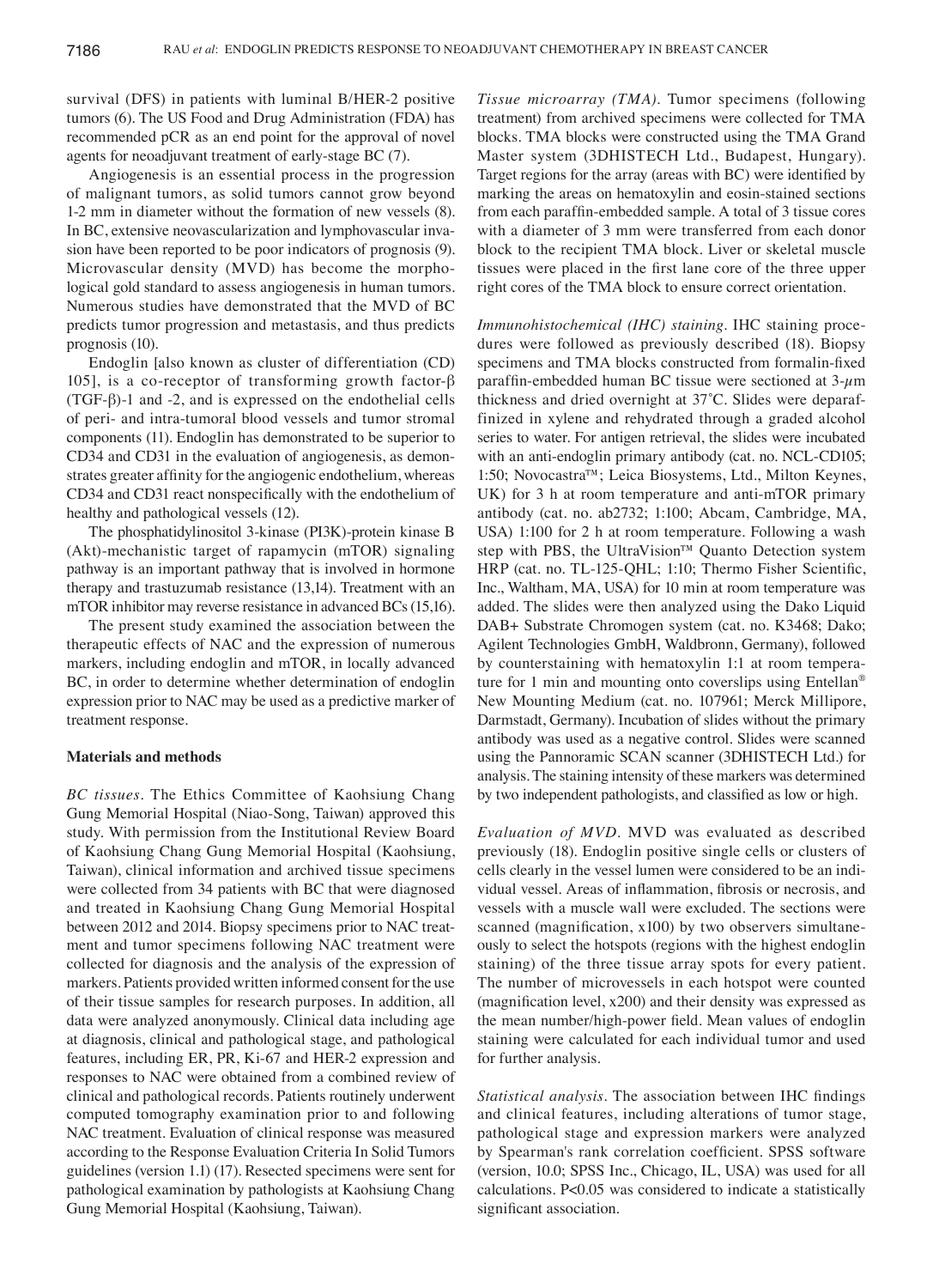## **Results**

*Tumor responses to NAC.* A total of 34 paired specimens were available for staining and analysis from 34 patients. The mean age of the patients was 55 years. All tumors were invasive ductal carcinoma. All patients received NAC including anthracycline and taxane, either administered sequentially or in combination. For breast tumors with HER-2 overexpression, trastuzumab was added into the treatment regimen. The overall response rate of primary tumors was 67.6% (Table I); only 5 (14.7%) patients exhibited disease progression during NAC treatment.

*High endoglin expression correlates with improved response*  to NAC. The expression of endoglin was assessed by immunohistochemistry to evaluate the MVD of tumors. A mean value of 14 was selected as the cut-off point for MVD; a value of ≤14 was considered as low expression (Fig. 1) and a value of>14 was considered as high expression (Fig. 2). A high MVD score in the tumor biopsy samples obtained prior to NAC was significantly associated with an improved patient response rate of primary tumors (Fig. 3A), and of primary tumors with regional lymph node involvement (Fig. 3B).

*Increased mTOR expression is linked to improved NAC response.* The expression of mTOR in tumors removed prior to NAC and in residual tumors following NAC were compared in primary tumors (Fig. 4A), and in primary tumors with regional lymph node involvement (Fig. 4B). The expression of mTOR was increased in tumors with improved responses to NAC treatment, while decreased mTOR expression was observed in tumors that progressed following NAC treatment (Fig. 4A).

#### **Discussion**

BC is currently one of the most common types of cancer among females in Taiwan (19). Although the first step to determine treatment for BC depends on the Tumor Node Metastasis stage (20), there are a variety of biomarkers that have been reported for prognostic and predictive purposes. The most common biomarkers used are hormone receptors, HER-2 expression status, and the Ki-67 index, which classifies BC types into luminal A, luminal B, HER‑2‑enriched and basal triple-negative breast cancers (21). These classifications are associated with different prognoses and treatment options. Identification of novel markers has led to a greater understanding of the importance of existing biomarkers, and a more definitive insight into tumor biology.

NAC is the current standard of treatment for patients with locally advanced BC, and is frequently used for patients with operable BC, with the aim of downstaging the tumor and improving the success rate of breast-conserving surgery (22). Response to NAC may predict a reduction in the micrometastatic burden, and allow for the individualization of systemic treatments. Traditionally, patients are administered with adjuvant chemotherapy following resection of primary tumors. However, determining the effectiveness of adjuvant chemotherapy is difficult, as there is no evaluable lesion following surgery. With NAC treatment, responses to drug activity are rapidly available, and valuable information may be collected

#### Table I. Clinical information of patients.

| Clinical information                  | No. of patients |
|---------------------------------------|-----------------|
| Mean age at time of diagnosis (years) | 55 (33-72)      |
| Clinical stage prior to NAC           |                 |
| Stage II                              | 13              |
| Stage III                             | 18              |
| Stage IV                              | 3               |
| Subtype                               |                 |
| Luminal A                             | 9               |
| Luminal B                             | 9               |
| HER-2 enriched                        | 8               |
| Triple negative                       | 8               |
| NAC regimen                           |                 |
| EC x4                                 | 8               |
| ETx6                                  | 18              |
| ETH x6                                | 8               |
| Response to NAC                       |                 |
| Progressive disease                   | 5               |
| Stable disease                        | 6               |
| Partial response                      | 18              |
| Complete response                     | 5               |
|                                       |                 |

NAC, neoadjuvant chemotherapy; EC, epirubicin and cyclophosphamide; EC x4, EC every 3 weeks for 4 cycles; ET, epirubicin and docetaxel; ETx6: ET every 3 weeks for 6 cycles; ETH, epirubicin, docetaxel and trastuzumab; ETH x6, ETH every 3 weeks for 6 cycles; HER-2, human epidermal growth factor receptor 2.

from proof-of-concept studies that involve a relatively small number of patients.

It is the general consensus that the absence of residual invasive cancer in the breast and lymph nodes is the preferred definition of pCR that provides the best indicator of clinical outcome (23).

For breast tumors overexpressing HER-2, HER-2-targeted agents have been reported to improve the pCR rate and DFS. A novel anti-HER-2 antibody, known as pertuzumab, obtained FDA approval for the treatment of HER-2-positive BC due to the significant improvement in pCR when combined with trastuzumab as part of the NAC regimen (24). Patients with triple-negative breast cancer (TNBC) demonstrate a worse prognosis once pCR is not achieved; however, they display an increased probability of obtaining pCR when compared with non-TNBC patients. Once TNBC patients attain pCR following NAC treatment, they demonstrate an excellent survival rate  $(25)$ .

Angiogenesis is important for cancer cells to proliferate, grow and metastasize. Inhibiting angiogenesis therefore leads to inhibition of these characteristics, which is may be detrimental to tumor growth and survival (8). Currently, there are numerous agents that target the neovascularization pathway; however, a predictive marker of response remains to be detected (26). Although numerous types of malignancies are hypervascular tumors, it is uncertain to what extent the angiogenesis signaling pathway is involved, as anti-angiogenetic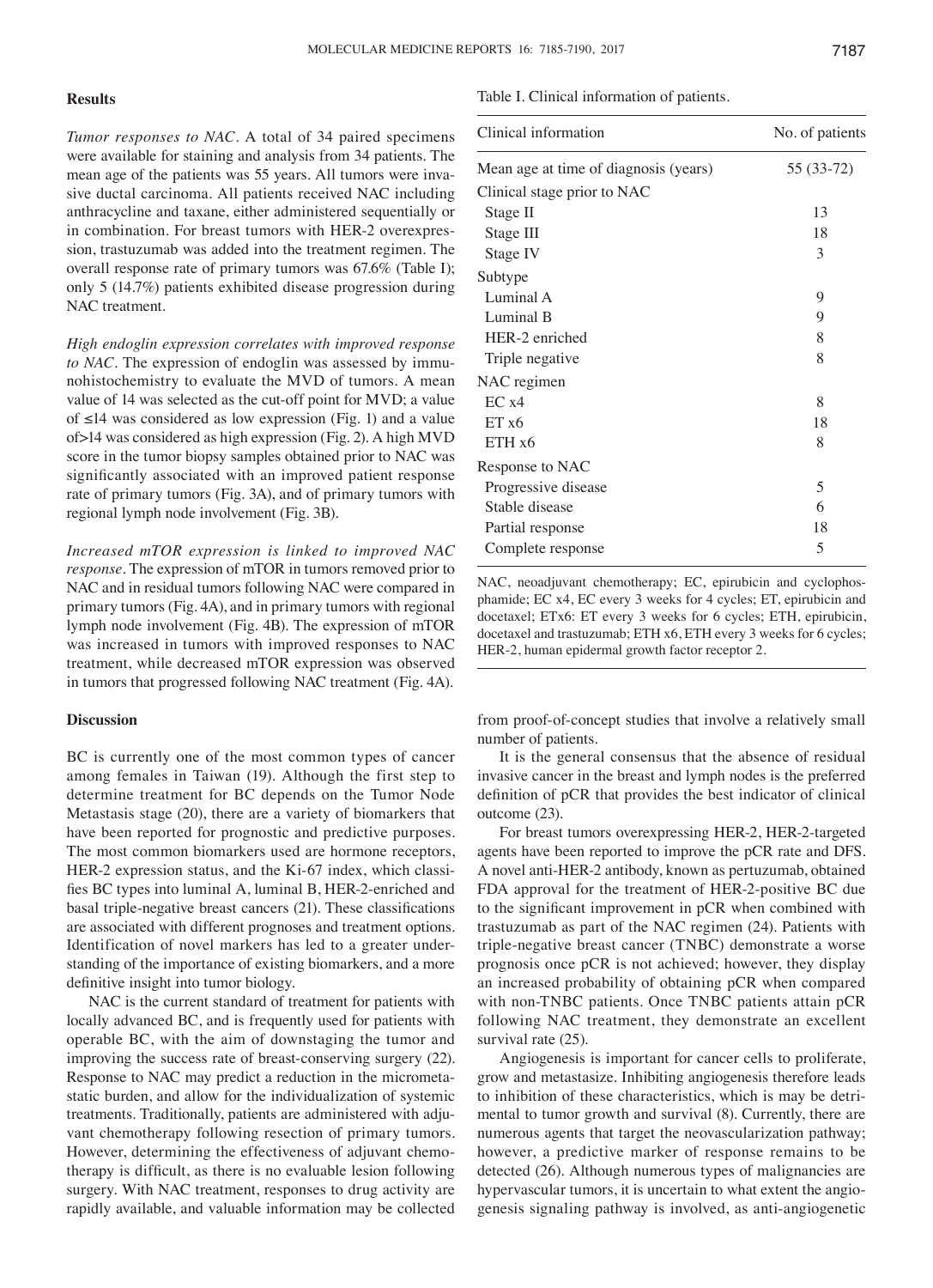

Figure 1. Representative immunohistochemistry images of reduced expression of endoglin in breast tumor samples following neoadjuvant chemotherapy from patients (magnification, x200). Positive endoglin staining (white arrows) was observed as thin, linear deposits in the membrane and cytoplasm of endothelial cells in the microvessels.

Figure 2. Representative immunohistochemistry images of increased expression of endoglin in breast tumor samples following neoadjuvant chemotherapy from patients (magnification, x200). Positive endoglin staining (white arrows) was observed as thin, linear deposits in the membrane and cytoplasm of endothelial cells within the microvessels.



Figure 3. Correlation analysis of patient response and endoglin expression in breast tumor tissue samples prior to neoadjuvant chemotherapy. Correlation of endoglin expression and patient response for (A) primary tumors and (B) primary tumors with regional lymph node involvement. CR, complete response; PR, partial response; SD, stable disease; PD, progressive disease.



Figure 4. Correlation analysis of patient response and the altered expression levels of mTOR in breast tumor tissue samples prior to and following neoadjuvant chemotherapy. Correlation of mTOR expression and patient response for (A) primary tumors and (B) primary tumors with regional lymph node involvement. CR, complete response; PR, partial response; SD, stable disease; PD, progressive disease; mTOR, mechanistic target of rapamycin

agents only moderately prolong the overall survival rate of these cancers (27-29). The plasma levels of vascular growth factor-A (VEGFA) prior to treatment have been evaluated retrospectively in a previous study (30). Until recently, elevated levels of VEGFA have been demonstrated to be an indicator of poor prognosis; however, it is unable to predict response to anti-angiogenic therapies, including bevacizumab (31). MVD has become the pathological gold standard for assessing angiogenesis in solid tumors. Studies have demonstrated that the angiogenic potential of BC, as assessed by MVD, correlates with the potential of tumor progression and metastasis, and therefore may be used to predict clinical outcome (8,32).

Traditionally, pan endothelial markers, including CD31, CD34 and Von Willebrand factor are used to assess MVD histologically (33,34). However, endoglin is reportedly a more effective marker than CD34 and CD31 in the evaluation of neovascularization of tumors, as it demonstrates a greater affinity for endothelial cells in tumor tissues, whereas CD34 and CD31 react nonspecifically with pathological and healthy vessels (12).

A previously study demonstrated that MVD, as determined by endoglin staining, was correlated positively with HER-2 expression, and negatively with hormone receptor expression. The importance of MVD on overall survival is greater for early stage BCs (18). The present study revealed that MVD, as evaluated by endoglin staining, correlated with tumor response to NAC treatment. Therefore, endoglin may be a suitable predictor for patient response following NAC treatment.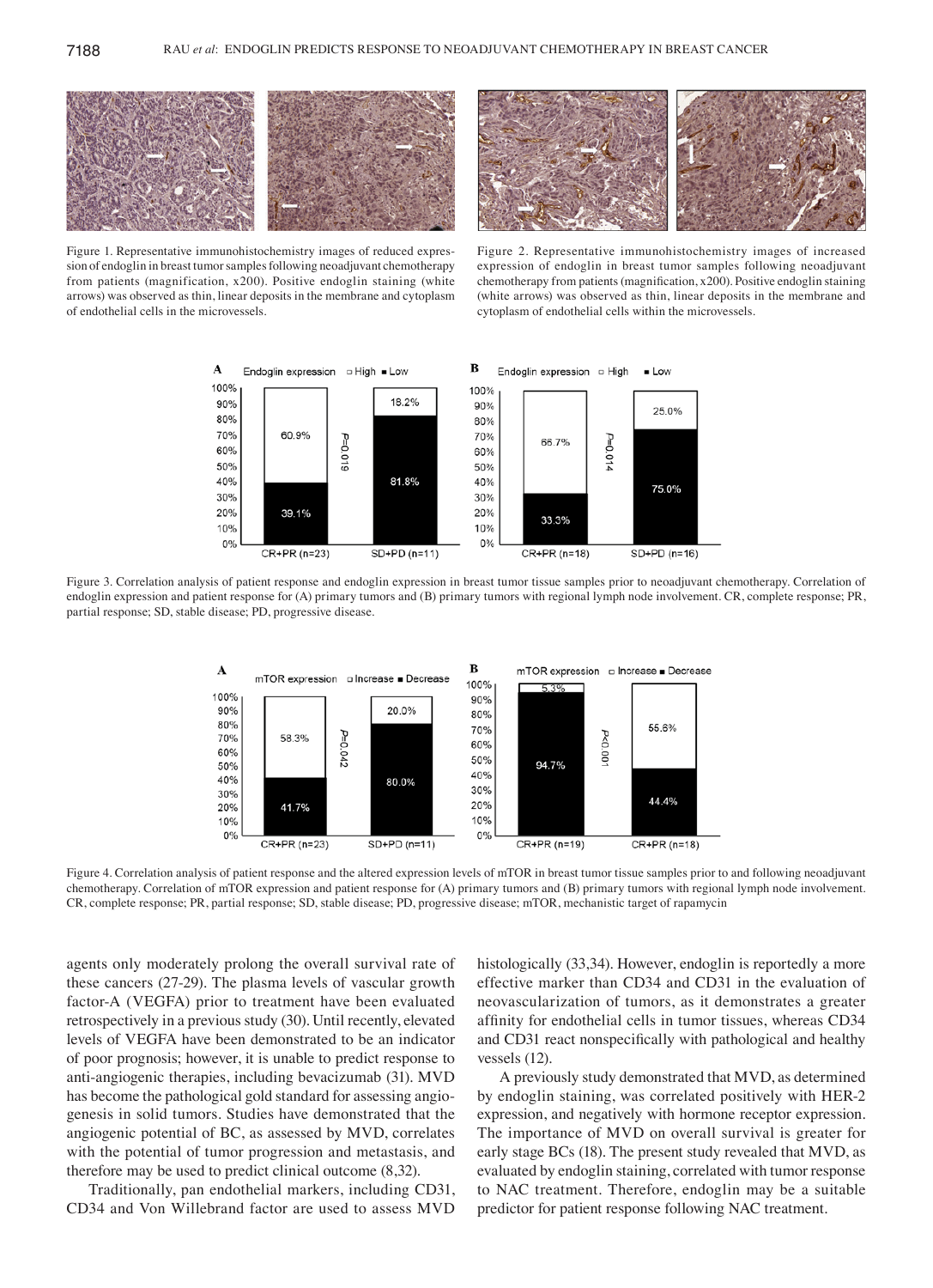Endoglin is an accessory receptor for TGF and is upregulated during hypoxia via induction of hypoxia-inducible factor 1α. Therefore, its expression is elevated in the actively proliferating endothelium (35,36). A clear positive correlation has been reported between several markers of cell proliferation, including cyclin-A and Ki-67, and endoglin expression levels. Therefore, endoglin has been suggested as an appropriate marker for tumor-associated neovascularization (36). Additionally, endoglin has been demonstrated to be a potential marker for tumor diagnosis and prognosis in a previous study (36).

As high endoglin expression correlates with the rapid proliferation of tumor cells, and as chemotherapy effective for inhibiting the growth of rapidly proliferating tumor cells (37), this may explain why high endoglin expression correlated with an improved response rate of primary tumors to NAC treatment in the present study. However, whether this response translates to improved DFS or overall survival remains to be elucidated.

The present study additionally demonstrated that mTOR expression levels were elevated in tumors responsive to NAC. Endocrine therapy inhibits the growth-promoting effects of estrogen via ERs, and may therefore be considered as the cornerstone of direct target therapy. Approximately 70-75% of BCs express ERs, indicating a high level of dependence on estrogen for tumor growth (38). Although endocrine therapy continues to be an effective treatment for ER-positive (ER+) BC, many patients with advanced ER + BC develop *de novo* or acquired resistance and require more intensive and toxic treatments, such as chemotherapy. Novel approaches which augment the benefit of existing endocrine therapies, by prolonging time to disease progression, preventing or overcoming resistance, and delaying the use of chemotherapy are required. The PI3K/Akt/mTOR signaling pathway is a key intracellular signaling system that induces cellular growth and survival. A previous study demonstrated that the hyper activation of this signaling pathway is implicated in the tumorigenesis of ER+ BC and resistance to endocrine therapy. Furthermore, a previous study reported that inhibition of the PI3K/AKT/mTOR signaling pathway may augment the benefit of endocrine therapy in ER+ BC (39). AspCR is considered to be the best response for cancer cells that survive following NAC, elevated mTOR expression may serve as an alternative signaling pathway for residual tumors. Further follow-up is required to assess the outcome of these patients.

The limitations of the present study included the use of insufficient samples for further analysis. This was due to the fact that patients and doctors in Taiwan remain hesitant to accept NAC, even though NAC is used in routine clinical practice in numerous Western countries. Furthermore, a number of patients achieved pCR; therefore, there were no residual tumors for the assessment of mTOR expression levels. Additionally, there was a limited duration of follow-up; therefore, it could not be confirmed whether response to NAC or the expression of endoglin prior to NAC correlated with improved DFS or overall survival.

In conclusion, the present study demonstrated that the expression of endoglin in BC tissue samples prior to NAC may be a useful predictor of treatment response. Long-term follow-up of clinical outcome is required to explain the elevation of mTOR expression levels following NAC treatment in responsive but non-pCR tumors.

## **Acknowledgements**

The authors would like to thank Mr. Hsiao JK, MS (Kaohsiung, Taiwan), for his technical support, the Tissue Bank and Biobank Laboratory (grant no. CLRPG8B00330), Chang Gung Medical Foundation (grant no. CMRPG890112) and the Kaohsiung Chang Gung Memorial Hospital for providing the materials.

### **References**

- 1. Torre LA, Bray F, Siegel RL, Ferlay J, Lortet-Tieulent J and Jemal A: Global cancer statistics, 2012. CA Cancer J Clin 65: 87-108, 2015.<br>2. Dai X, Xiang L, Li T and Bai Z: Cancer hallmarks, biomarkers
- and breast cancer molecular subtypes. J Cancer 7: 1281-1294, 2016
- 3. Cianfrocca M and Gradishar W: New molecular classifications of breast cancer. CA Cancer J Clin 59: 303-313, 2009.
- 4. Gralow JR, Burstein HJ, Wood W, Hortobagyi GN, Gianni L, von Minckwitz G, Buzdar AU, Smith IE, Symmans WF, Singh B and Winer EP: Preoperative therapy in invasive breast cancer: Pathologic assessment and systemic therapy issues in operable disease. J Clin Oncol 26: 814-819, 2008.
- 5. von Minckwitz G, Untch M, Blohmer JU, Costa SD, Eidtmann H, Fasching PA, Gerber B, Eiermann W, Hilfrich J, Huober J, *et al*: Definition and impact of pathologic complete response on prognosis after neoadjuvant chemotherapy in various intrinsic subtypes. J Clin Oncol 30: 1796-1804, 2012.
- 6. CortazarP, ZhangL, UntchM, MehtaK, Costantino JP, WolmarkN, Bonnefoi H, Cameron D, Gianni L, Valagussa P, *et al*: Pathological complete response and long-term clinical benefit in breast cancer: The CTNeoBC pooled analysis. Lancet 384: 164-172, 2014.
- 7. Prowell TM and Pazdur R: Pathological complete response and accelerated drug approval in early breast cancer. N Engl J Med 366: 2438-2441, 2012.
- 8. Folkman J, Watson K, Ingber D and Hanahan D: Induction of angiogenesis during the transition from hyperplasia to neoplasia. Nature 339: 58-61, 1989.
- 9. Gasparini G: Clinical significance of the determination of angiogenesis in human breast cancer: Update of the biological background and overview of the Vicenza studies. Eur J Cancer 32A: 2485-2493, 1996.
- 10. Uzzan B, Nicolas P, Cucherat M and Perret GY: Microvessel density as a prognostic factor in women with breast cancer: A systematic review of the literature and meta-analysis. Cancer Res 64: 2941-2955, 2004.
- 11. Li C, Hampson IN, Hampson L, Kumar P, Bernabeu C and Kumar S: CD105 antagonizes the inhibitory signaling of transforming growth factor beta1 on human vascular endothelial cells. FASEB J 14: 55-64, 2000.
- 12. Tanaka F, Otake Y, Yanagihara K, Kawano Y, Miyahara R, Li M, Yamada T, Hanaoka N, Inui K and Wada H: Evaluation of angiogenesis in non-small cell lung cancer: Comparison between anti-CD34 antibody and anti-CD105 antibody. Clin Cancer Res 7: 3410-3415, 2001.
- 13. Schiff R, Massarweh SA, Shou J, Bharwani L, Mohsin SK and Osborne CK: Cross-talk between estrogen receptor and growth factor pathways as a molecular target for overcoming endocrine resistance. Clin Cancer Res 10 (Suppl): 331S-336S, 2004.
- 14. Berns K, Horlings HM, Hennessy BT, Madiredjo M, Hijmans EM, Beelen K, Linn SC, Gonzalez-Angulo AM, Stemke-Hale K, Hauptmann M, *et al*: A functional genetic approach identifies the PI3K pathway as a major determinant of trastuzumab resistance<br>in breast cancer. Cancer Cell 12: 395-402, 2007.
- 15. Baselga J, Campone M, Piccart M, Burris HA III, Rugo HS, Sahmoud T, Noguchi S, Gnant M, Pritchard KI, Lebrun F, *et al*: Everolimus in postmenopausal hormone-receptor-positive advanced breast cancer. N Engl J Med 366: 520-529, 2012.
- 16. Andre F, O'Regan R, Ozguroglu M, Toi M, Xu B, Jerusalem G, Masuda N, Wilks S, Arena F, Isaacs C, *et al*: Everolimus for women with trastuzumab-resistant, HER2-positive, advanced breast cancer (BOLERO-3): A randomised, double-blind, placebo-controlled phase 3 trial. Lancet Oncol 15: 580-591, 2014.